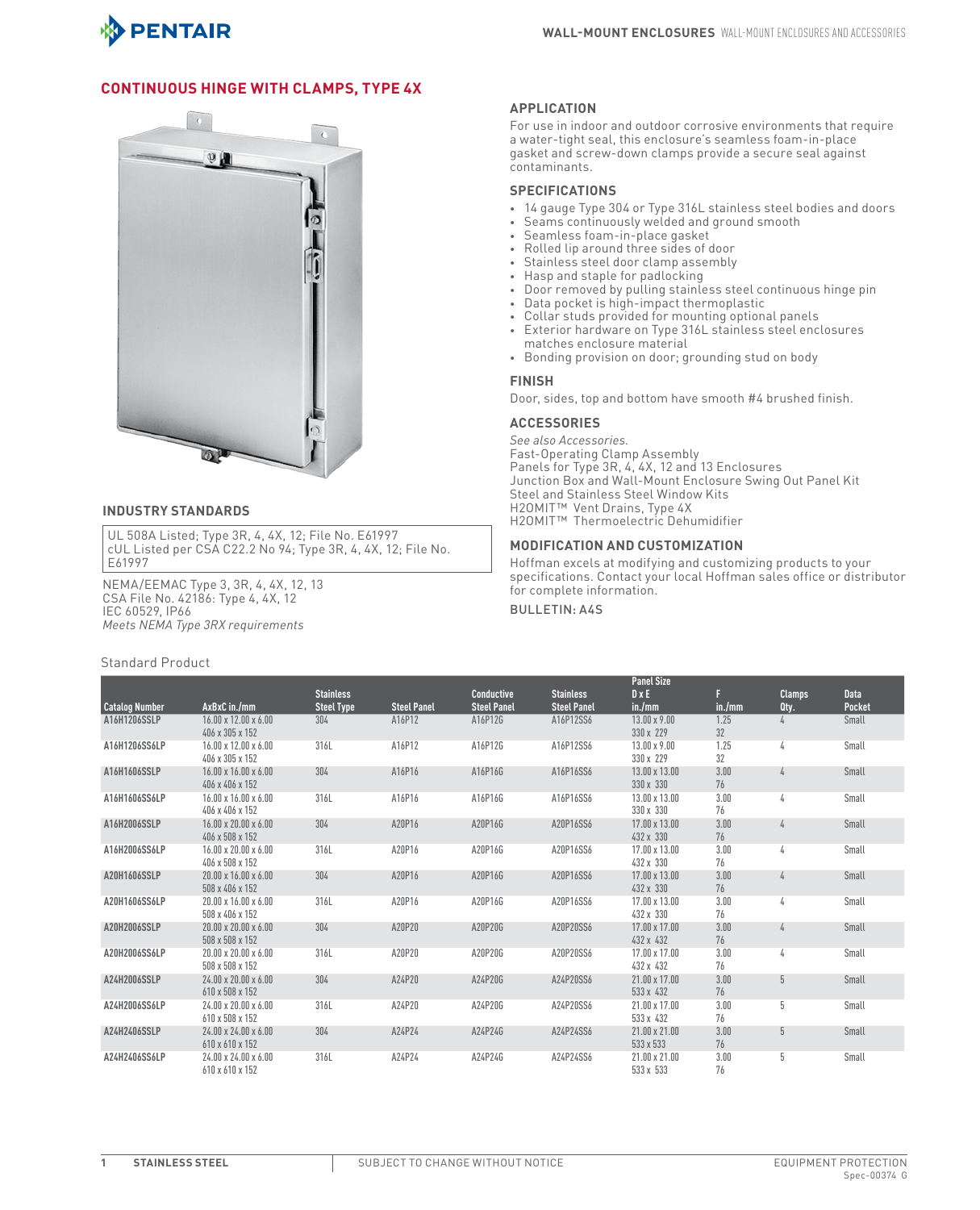Hoffman

|                                       |                                                                        |                          |                              |                               |                                 | <b>Panel Size</b>                       |                  |                |                        |
|---------------------------------------|------------------------------------------------------------------------|--------------------------|------------------------------|-------------------------------|---------------------------------|-----------------------------------------|------------------|----------------|------------------------|
|                                       |                                                                        | <b>Stainless</b>         |                              | <b>Conductive</b>             | <b>Stainless</b>                | D x E                                   | F                | <b>Clamps</b>  | <b>Data</b>            |
| <b>Catalog Number</b><br>A16H1208SSLP | AxBxC in./mm<br>$16.00 \times 12.00 \times 8.00$                       | <b>Steel Type</b><br>304 | <b>Steel Panel</b><br>A16P12 | <b>Steel Panel</b><br>A16P12G | <b>Steel Panel</b><br>A16P12SS6 | in./mm<br>$13.00 \times 9.00$           | in./mm<br>1.25   | Qty.<br>4      | Pocket<br><b>Small</b> |
|                                       | 406 x 305 x 203                                                        |                          |                              |                               |                                 | 330 x 229                               | 32               |                |                        |
| A16H1208SS6LP                         | $16.00 \times 12.00 \times 8.00$                                       | 316L                     | A16P12                       | A16P12G                       | A16P12SS6                       | 13.00 x 9.00                            | 1.25             | 4              | Small                  |
| A20H1608SSLP                          | 406 x 305 x 203<br>$20.00 \times 16.00 \times 8.00$<br>508 x 406 x 203 | 304                      | A20P16                       | A20P16G                       | A20P16SS6                       | 330 x 229<br>17.00 x 13.00<br>432 x 330 | 32<br>3.00<br>76 | 4              | Small                  |
| A20H1608SS6LP                         | 20.00 x 16.00 x 8.00<br>508 x 406 x 203                                | 316L                     | A20P16                       | A20P16G                       | A20P16SS6                       | 17.00 x 13.00<br>432 x 330              | 3.00<br>76       | 4              | Small                  |
| <b>A20H2008SSLP</b>                   | $20.00 \times 20.00 \times 8.00$<br>508 x 508 x 203                    | 304                      | A20P20                       | A20P20G                       | A20P20SS6                       | 17.00 x 17.00<br>432 x 432              | 3.00<br>76       | 4              | Small                  |
| A20H2008SS6LP                         | $20.00 \times 20.00 \times 8.00$<br>508 x 508 x 203                    | 316L                     | A20P20                       | A20P20G                       | A20P20SS6                       | 17.00 x 17.00<br>432 x 432              | 3.00<br>76       | 4              | Small                  |
| A20H2408SSLP                          | $20.00 \times 24.00 \times 8.00$<br>508 x 610 x 203                    | 304                      | A24P20                       | A24P20G                       | A24P20SS6                       | 21.00 x 17.00<br>533 x 432              | 3.00<br>76       | 4              | Small                  |
| A20H2408SS6LP                         | 20.00 x 24.00 x 8.00<br>508 x 610 x 203                                | 316L                     | A24P20                       | A24P20G                       | A24P20SS6                       | 21.00 x 17.00<br>533 x 432              | 3.00<br>76       | 4              | Small                  |
| A24H1608SSLP                          | 24.00 x 16.00 x 8.00<br>610 x 406 x 203                                | 304                      | A24P16                       | A24P16G                       | A24P16SS6                       | 21.00 x 13.00<br>533 x 330              | 3.00<br>76       | 5              | Small                  |
| A24H1608SS6LP                         | 24.00 x 16.00 x 8.00<br>610 x 406 x 203                                | 316L                     | A24P16                       | A24P16G                       | A24P16SS6                       | 21.00 x 13.00<br>533 x 330              | 3.00<br>76       | 5              | Small                  |
| A24H2008SSLP                          | 24.00 x 20.00 x 8.00<br>610 x 508 x 203                                | 304                      | A24P20                       | A24P20G                       | A24P20SS6                       | 21.00 x 17.00<br>533 x 432              | 3.00<br>76       | $5\,$          | Small                  |
| A24H2008SS6LP                         | $24.00 \times 20.00 \times 8.00$<br>610 x 508 x 203                    | 316L                     | A24P20                       | A24P20G                       | A24P20SS6                       | 21.00 x 17.00<br>533 x 432              | 3.00<br>76       | 5              | Small                  |
| A24H2408SSLP                          | 24.00 x 24.00 x 8.00<br>610 x 610 x 203                                | 304                      | A24P24                       | A24P24G                       | A24P24SS6                       | 21.00 x 21.00<br>533 x 533              | 3.00<br>76       | 5              | Small                  |
| A24H2408SS6LP                         | 24.00 x 24.00 x 8.00<br>610 x 610 x 203                                | 316L                     | A24P24                       | A24P24G                       | A24P24SS6                       | 21.00 x 21.00<br>533 x 533              | 3.00<br>76       | 5              | Small                  |
| A24H3008SSLP                          | 24.00 x 30.00 x 8.00<br>610 x 762 x 203                                | 304                      | A30P24                       | A30P24G                       | A30P24SS6                       | 27.00 x 21.00<br>686 x 533              | 3.00<br>76       | $7$            | Small                  |
| A24H3008SS6LP                         | 24.00 x 30.00 x 8.00<br>610 x 762 x 203                                | 316L                     | A30P24                       | A30P24G                       | A30P24SS6                       | 27.00 x 21.00<br>686 x 533              | 3.00<br>76       | $\overline{7}$ | Small                  |
| A30H2008SSLP                          | $30.00 \times 20.00 \times 8.00$<br>762 x 508 x 203                    | 304                      | A30P20                       | A30P20G                       | A30P20SS6                       | 27.00 x 17.00<br>686 x 432              | 3.00<br>76       | 5              | Small                  |
| A30H2008SS6LP                         | $30.00 \times 20.00 \times 8.00$<br>762 x 508 x 203                    | 316L                     | A30P20                       | A30P20G                       | A30P20SS6                       | 27.00 x 17.00<br>686 x 432              | 3.00<br>76       | 5              | Small                  |
| A30H2408SSLP                          | $30.00 \times 24.00 \times 8.00$<br>762 x 610 x 203                    | 304                      | A30P24                       | A30P24G                       | A30P24SS6                       | 27.00 x 21.00<br>686 x 533              | 3.00<br>76       | 5              | Large                  |
| A30H2408SS6LP                         | $30.00 \times 24.00 \times 8.00$<br>762 x 610 x 203                    | 316L                     | A30P24                       | A30P24G                       | A30P24SS6                       | 27.00 x 21.00<br>686 x 533              | 3.00<br>76       | 5              | Large                  |
| A30H3008SSLP                          | $30.00 \times 30.00 \times 8.00$<br>762 x 762 x 203                    | 304                      | A30P30                       | A30P30G                       | A30P30SS6                       | 27.00 x 27.00<br>686 x 686              | 3.00<br>76       | $7\phantom{.}$ | Large                  |
| A30H3008SS6LP                         | $30.00 \times 30.00 \times 8.00$<br>762 x 762 x 203                    | 316L                     | A30P30                       | A30P30G                       | A30P30SS6                       | 27.00 x 27.00<br>686 x 686              | 3.00<br>76       | $\overline{7}$ | Large                  |
| A36H2408SSLP                          | 36.00 x 24.00 x 8.00<br>914 x 610 x 203                                | 304                      | A36P24                       | A36P24G                       | A36P24SS6                       | 33.00 x 21.00<br>838 x 533              | 3.00<br>76       | 5              | Large                  |
| A36H2408SS6LP                         | 36.00 x 24.00 x 8.00<br>914 x 610 x 203                                | 316L                     | A36P24                       | A36P24G                       | A36P24SS6                       | 33.00 x 21.00<br>838 x 533              | 3.00<br>76       | 5              | Large                  |
| A36H3008SSLP                          | 36.00 x 30.00 x 8.00<br>914 x 762 x 203                                | 304                      | A36P30                       | A36P30G                       | A36P30SS6                       | 33.00 x 27.00<br>838 x 686              | 3.00<br>76       | $\overline{7}$ | Large                  |
| A36H3008SS6LP                         | 36.00 x 30.00 x 8.00<br>914 x 762 x 203                                | 316L                     | A36P30                       | A36P30G                       | A36P30SS6                       | 33.00 x 27.00<br>838 x 686              | 3.00<br>76       | 7              | Large                  |
| A42H3608SSLP                          | 42.00 x 36.00 x 8.00<br>1067 x 914 x 203                               | 304                      | A42P36                       | A42P36G                       | A42P36SS6                       | 39.00 x 33.00<br>991 x 838              | 3.00<br>76       | $\, 8$         | Large                  |
| A42H3608SS6LP                         | $42.00 \times 36.00 \times 8.00$<br>1067 x 914 x 203                   | 316L                     | A42P36                       | A42P36G                       | A42P36SS6                       | 39.00 x 33.00<br>991 x 838              | 3.00<br>76       | 8              | Large                  |
| A48H3608SSLP                          | 48.00 x 36.00 x 8.00<br>1219 x 914 x 203                               | 304                      | A48P36                       | A48P36G                       | A48P36SS6                       | 45.00 x 33.00<br>1143 x 838             | 3.00<br>76       | $\, 8$         | Large                  |
| A48H3608SS6LP                         | 48.00 x 36.00 x 8.00<br>1219 x 914 x 203                               | 316L                     | A48P36                       | A48P36G                       | A48P36SS6                       | 45.00 x 33.00<br>1143 x 838             | 3.00<br>76       | 8              | Large                  |
| A20H1610SSLP                          | 20.00 x 16.00 x 10.00<br>508 x 406 x 254                               | 304                      | A20P16                       | A20P16G                       | A20P16SS6                       | 17.00 x 13.00<br>432 x 330              | 3.00<br>76       | 4              | Small                  |
| A20H1610SS6LP                         | 20.00 x 16.00 x 10.00<br>508 x 406 x 254                               | 316L                     | A20P16                       | A20P16G                       | A20P16SS6                       | 17.00 x 13.00<br>432 x 330              | 3.00<br>76       | 4              | Small                  |
| A24H2010SSLP                          | 24.00 x 20.00 x 10.00<br>610 x 508 x 254                               | 304                      | A24P20                       | A24P20G                       | A24P20SS6                       | 21.00 x 17.00<br>533 x 432              | 3.00<br>76       | $5\,$          | Small                  |
| A24H2010SS6LP                         | 24.00 x 20.00 x 10.00<br>610 x 508 x 254                               | 316L                     | A24P20                       | A24P20G                       | A24P20SS6                       | 21.00 x 17.00<br>533 x 432              | 3.00<br>76       | 5              | Small                  |
| A30H2410SSLP                          | $30.00 \times 24.00 \times 10.00$<br>762 x 610 x 254                   | 304                      | A30P24                       | A30P24G                       | A30P24SS6                       | 27.00 x 21.00<br>686 x 533              | 3.00<br>76       | 5              | Large                  |
| A30H2410SS6LP                         | 30.00 x 24.00 x 10.00<br>762 x 610 x 254                               | 316L                     | A30P24                       | A30P24G                       | A30P24SS6                       | 27.00 x 21.00<br>686 x 533              | 3.00<br>76       | 5              | Large                  |
| A36H2410SSLP                          | 36.00 x 24.00 x 10.00<br>914 x 610 x 254                               | 304                      | A36P24                       | A36P24G                       | A36P24SS6                       | 33.00 x 21.00<br>838 x 533              | 3.00<br>76       | 5              | Large                  |
| A36H2410SS6LP                         | 36.00 x 24.00 x 10.00<br>914 x 610 x 254                               | 316L                     | A36P24                       | A36P24G                       | A36P24SS6                       | 33.00 x 21.00<br>838 x 533              | 3.00<br>76       | 5              | Large                  |
| A36H3010SSLP                          | 36.00 x 30.00 x 10.00<br>914 x 762 x 254                               | 304                      | A36P30                       | A36P30G                       | A36P30SS6                       | 33.00 x 27.00<br>838 x 686              | 3.00<br>76       | $\overline{7}$ | Large                  |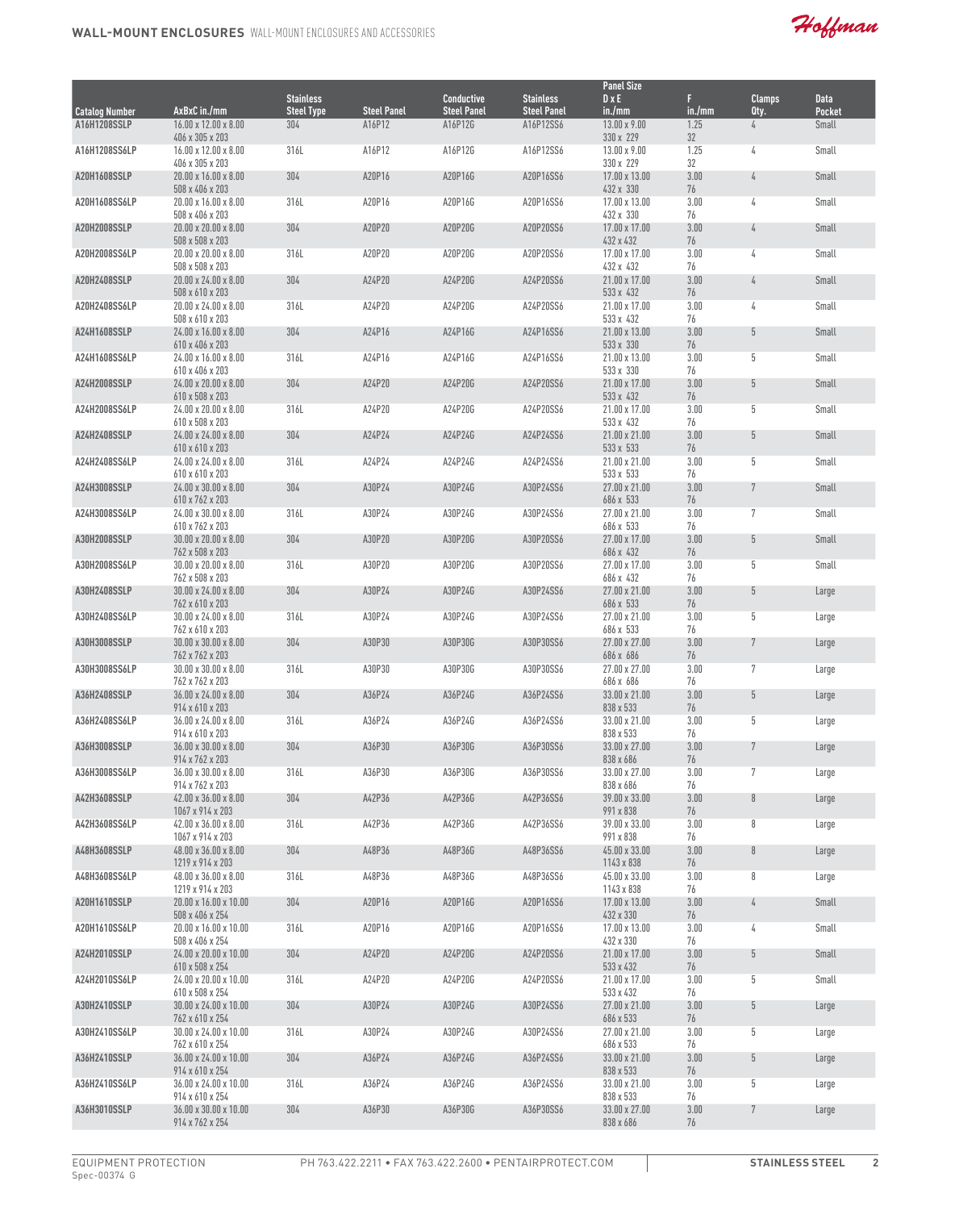

|                                        |                                                       |                   |                    |                               |                    | <b>Panel Size</b>           |            |                |             |
|----------------------------------------|-------------------------------------------------------|-------------------|--------------------|-------------------------------|--------------------|-----------------------------|------------|----------------|-------------|
|                                        |                                                       | <b>Stainless</b>  |                    | <b>Conductive</b>             | <b>Stainless</b>   | $D \times E$                | F.         | <b>Clamps</b>  | <b>Data</b> |
| <b>Catalog Number</b><br>A36H3010SS6LP | AxBxC in./mm                                          | <b>Steel Type</b> | <b>Steel Panel</b> | <b>Steel Panel</b><br>A36P30G | <b>Steel Panel</b> | in./mm<br>33.00 x 27.00     | in./mm     | Qty.<br>7      | Pocket      |
|                                        | 36.00 x 30.00 x 10.00<br>914 x 762 x 254              | 316L              | A36P30             |                               | A36P30SS6          | 838 x 686                   | 3.00<br>76 |                | Large       |
| A42H3010SSLP                           | 42.00 x 30.00 x 10.00<br>1067 x 762 x 254             | 304               | A42P30             | A42P30G                       | A42P30SS6          | 39.00 x 27.00<br>991 x 686  | 3.00<br>76 | 8              | Large       |
| A42H3010SS6LP                          | 42.00 x 30.00 x 10.00                                 | 316L              | A42P30             | A42P30G                       | A42P30SS6          | 39.00 x 27.00               | 3.00       | 8              | Large       |
|                                        | 1067 x 762 x 254                                      |                   |                    |                               |                    | 991 x 686                   | 76         |                |             |
| A48H3610SSLP                           | 48.00 x 36.00 x 10.00<br>1219 x 914 x 254             | 304               | A48P36             | A48P36G                       | A48P36SS6          | 45.00 x 33.00<br>1143 x 838 | 3.00<br>76 | 8              | Large       |
| A48H3610SS6LP                          | 48.00 x 36.00 x 10.00<br>1219 x 914 x 254             | 316L              | A48P36             | A48P36G                       | A48P36SS6          | 45.00 x 33.00<br>1143 x 838 | 3.00<br>76 | 8              | Large       |
| <b>A24H2412SSLP</b>                    | 24.00 x 24.00 x 12.00<br>610 x 610 x 305              | 304               | A24P24             | A24P24G                       | A24P24SS6          | 21.00 x 21.00<br>533 x 533  | 3.00<br>76 | 5              | Small       |
| A24H2412SS6LP                          | 24.00 x 24.00 x 12.00                                 | 316L              | A24P24             | A24P24G                       | A24P24SS6          | 21.00 x 21.00               | 3.00       | 5              | Small       |
|                                        | 610 x 610 x 305                                       |                   |                    |                               |                    | 533 x 533                   | 76         |                |             |
| A30H2412SSLP                           | $30.00 \times 24.00 \times 12.00$<br>762 x 610 x 305  | 304               | A30P24             | A30P24G                       | A30P24SS6          | 27.00 x 21.00<br>686 x 533  | 3.00<br>76 | 5              | Large       |
| A30H2412SS6LP                          | 30.00 x 24.00 x 12.00<br>762 x 610 x 305              | 316L              | A30P24             | A30P24G                       | A30P24SS6          | 27.00 x 21.00<br>686 x 533  | 3.00<br>76 | 5              | Large       |
| A36H3012SSLP                           | 36.00 x 30.00 x 12.00<br>914 x 762 x 305              | 304               | A36P30             | A36P30G                       | A36P30SS6          | 33.00 x 27.00<br>838 x 686  | 3.00<br>76 | $\overline{7}$ | Large       |
| A36H3012SS6LP                          | 36.00 x 30.00 x 12.00<br>914 x 762 x 305              | 316L              | A36P30             | A36P30G                       | A36P30SS6          | 33.00 x 27.00<br>838 x 686  | 3.00<br>76 | $\overline{7}$ | Large       |
| A36H3612SSLP                           | 36.00 x 36.00 x 12.00<br>914 x 914 x 305              | 304               | A36P36             | A36P36G                       | A36P36SS6          | 33.00 x 33.00<br>838 x 838  | 3.00<br>76 | $7\phantom{.}$ | Large       |
| A36H3612SS6LP                          | 36.00 x 36.00 x 12.00                                 | 316L              | A36P36             | A36P36G                       | A36P36SS6          | 33.00 x 33.00               | 3.00       | 7              | Large       |
|                                        | 914 x 914 x 305                                       |                   |                    |                               |                    | 838 x 838                   | 76         |                |             |
| A48H3612SSLP                           | 48.00 x 36.00 x 12.00<br>1219 x 914 x 305             | 304               | A48P36             | A48P36G                       | A48P36SS6          | 45.00 x 33.00<br>1143 x 838 | 3.00<br>76 | 8              | Large       |
| A48H3612SS6LP                          | 48.00 x 36.00 x 12.00<br>1219 x 914 x 305             | 316L              | A48P36             | A48P36G                       | A48P36SS6          | 45.00 x 33.00<br>1143 x 838 | 3.00<br>76 | 8              | Large       |
| A60H3612SSLP                           | 60.00 x 36.00 x 12.00<br>1524 x 914 x 305             | 304               | A60P36             | A60P36G                       | A60P36SS6          | 57.00 x 33.00<br>1448 x 838 | 3.00<br>76 | 9              | Large       |
| A60H3612SS6LP                          | $60.00 \times 36.00 \times 12.00$<br>1524 x 914 x 305 | 316L              | A60P36             | A60P36G                       | A60P36SS6          | 57.00 x 33.00<br>1448 x 838 | 3.00<br>76 | 9              | Large       |
| A30H2416SSLP                           | 30.00 x 24.00 x 16.00                                 | 304               | A30P24             | A30P24G                       | A30P24SS6          | 27.00 x 21.00               | 3.00       | 5              | Large       |
| A30H2416SS6LP                          | 762 x 610 x 406<br>30.00 x 24.00 x 16.00              | 316L              | A30P24             | A30P24G                       | A30P24SS6          | 686 x 533<br>27.00 x 21.00  | 76<br>3.00 | 5              | Large       |
|                                        | 762 x 610 x 406                                       |                   |                    |                               |                    | 686 x 533                   | 76         |                |             |
| A36H3016SSLP                           | 36.00 x 30.00 x 16.00<br>914 x 762 x 406              | 304               | A36P30             | A36P30G                       | A36P30SS6          | 33.00 x 27.00<br>838 x 686  | 3.00<br>76 | $7\phantom{.}$ | Large       |
| A36H3016SS6LP                          | 36.00 x 30.00 x 16.00<br>914 x 762 x 406              | 316L              | A36P30             | A36P30G                       | A36P30SS6          | 33.00 x 27.00<br>838 x 686  | 3.00<br>76 | $\overline{7}$ | Large       |
| A48H3616SSLP                           | 48.00 x 36.00 x 16.00<br>1219 x 914 x 406             | 304               | A48P36             | A48P36G                       | A48P36SS6          | 45.00 x 33.00<br>1143 x 838 | 3.00<br>76 | 8              | Large       |
| A48H3616SS6LP                          | 48.00 x 36.00 x 16.00                                 | 316L              | A48P36             | A48P36G                       | A48P36SS6          | 45.00 x 33.00               | 3.00       | 8              | Large       |
| A60H3616SSLP                           | 1219 x 914 x 406<br>60.00 x 36.00 x 16.00             | 304               | A60P36             | A60P36G                       | A60P36SS6          | 1143 x 838<br>57.00 x 33.00 | 76<br>3.00 | 9              | Large       |
|                                        | 1524 x 914 x 406                                      |                   |                    |                               |                    | 1448 x 838                  | 76         |                |             |
| A60H3616SS6LP                          | 60.00 x 36.00 x 16.00<br>1524 x 914 x 406             | 316L              | A60P36             | A60P36G                       | A60P36SS6          | 57.00 x 33.00<br>1448 x 838 | 3.00<br>76 | 9              | Large       |

Purchase panels separately. Optional composite and aluminum panels are available for most sizes.